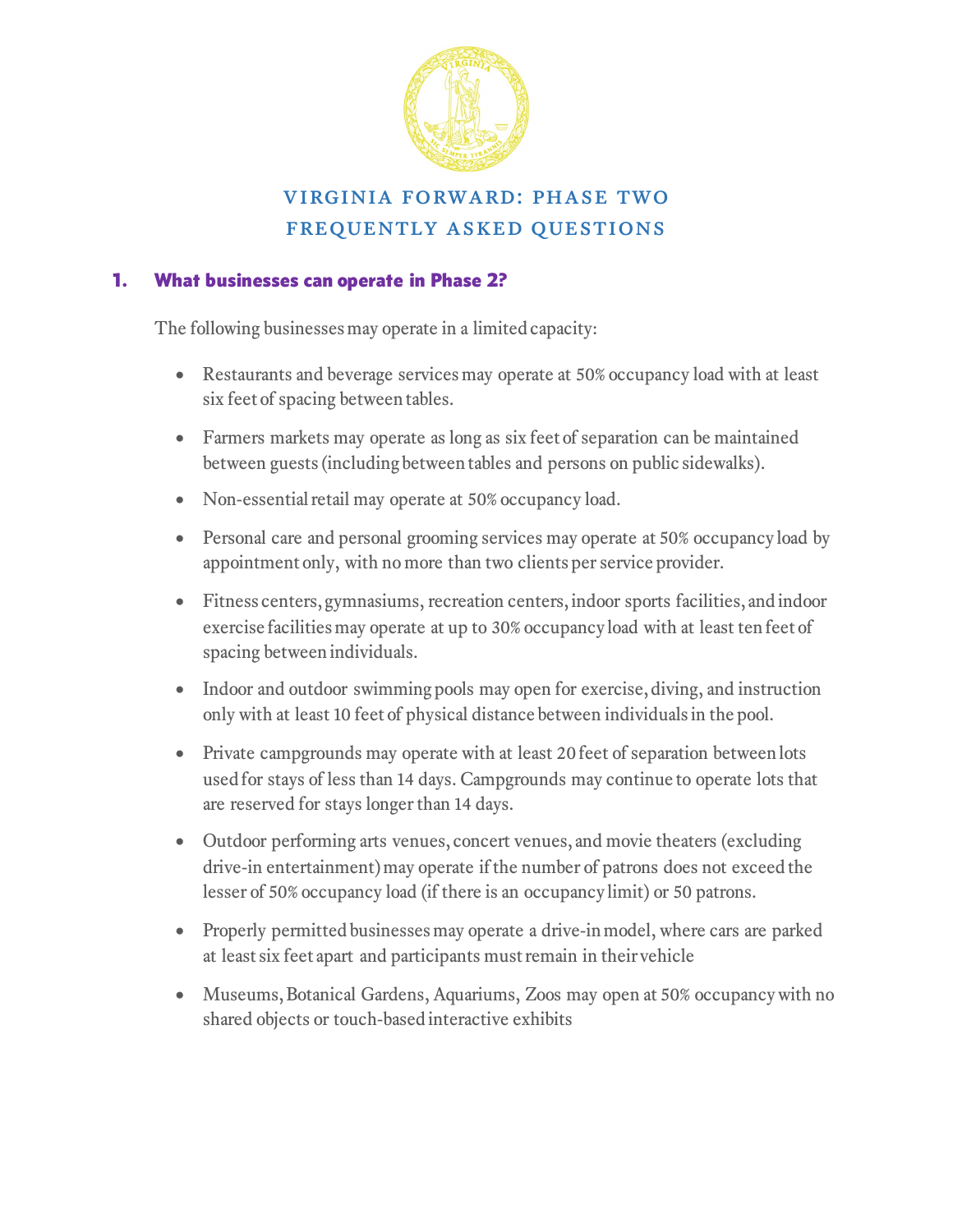The following businesses must remain closed to the public in Phase 2:

- Indoor sporting venues, performing arts venues, concert venues, and movie theaters;
- Historic horse racing facilities;
- Bowling, arts and craft facilities, arcades, escape rooms, amusement parks, trampoline parks, gaming facilities, fairs, and carnivals; and
- Overnight summer camps.

The full list of limitations may be found in **Executive Order 65**.

# 2. I am not a business sector explicitly listed in the Executive Order. What should I do?

Where feasible and practicable, all workplaces should follow the Guidelines for All Business Sectors, including the recommendations for physical distancing, enhanced cleaning and sanitization, and enhanced workplace safety. These guidelines may be found [here.](https://www.virginia.gov/coronavirus/forwardvirginia/#856418)

# 3. I can't find PPE to supply my business before it reopens.

The Emergency Vendor List includes vendors used by the Va. Dept. of Emergency Management (VDEM) and Va. Dept. of General Services – Division of Purchases & Supply (DPS) during a "state of public emergency". The list may be utilized to quickly obtain supplies and services to provide assistance to those in need. This can be found here: <https://dgs.virginia.gov/procurement/resources/eva-emergency-vendor-list/>

# 4. Are there restrictions for any other categories of business?

All other categories of business should utilize teleworking as much as possible. Where telework is not feasible, such businesses should adhere to the Guidelines for All Business Sectors, including the recommendations for physical distancing, enhanced cleaning and sanitization, and enhanced workplace safety. These guidelines may be found [here.](https://www.virginia.gov/coronavirus/forwardvirginia/#856418)

The following sources provide additional workplace guidance for operations that remain open:

- CDC Guidance: [https://www.cdc.gov/coronavirus/2019](https://www.cdc.gov/coronavirus/2019-ncov/community/organizations/businesses-employers.html) [ncov/community/organizations/businesses-employers.html](https://www.cdc.gov/coronavirus/2019-ncov/community/organizations/businesses-employers.html)
- OSHA Guidance: <https://www.osha.gov/Publications/OSHA3990.pdf>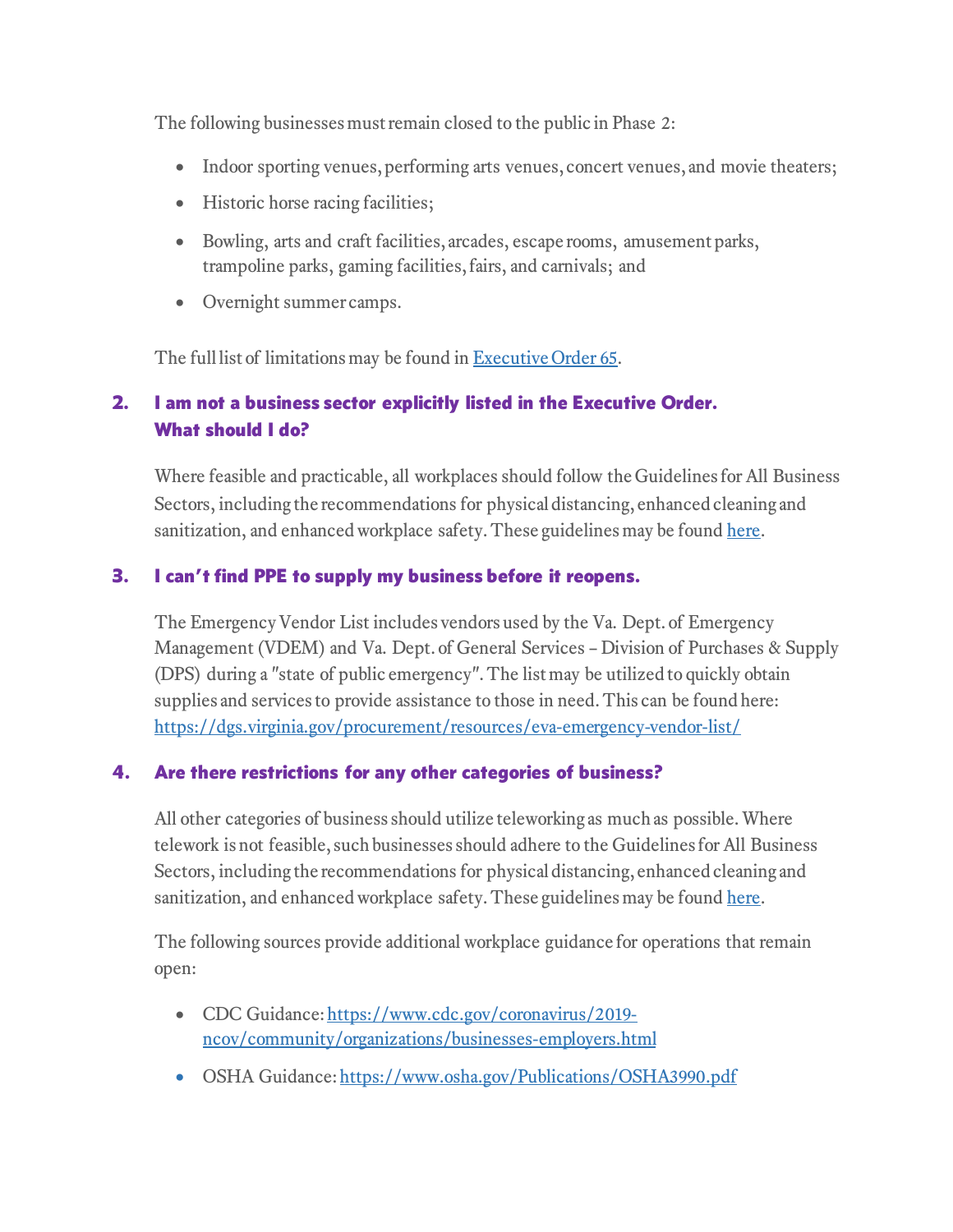#### 5. What are the restrictions for food and beverage establishments?

Restaurants, dining establishments, food courts, breweries, microbreweries, distilleries, wineries, tasting rooms, and farmers markets may operate at up to 50% capacity in both indoor and outdoor dining areas with at least 6 feet between tables, while bar seating remains closed. Employers must provide face coverings for employees, and they must be worn in customer dining and service areas. The detailed set of requirements for food and beverage establishments may be found [here.](https://www.virginia.gov/coronavirus/forwardvirginia/#856420)

# 6. Are customers allowed to self-serve food from a buffet or food bar (e.g., hot/cold buffet, ice cream toppings bar, etc.) in a restaurant, retail food establishment, or grocery store?

No. Self-service is not allowed.

### 7. Is customer self-service of beverages allowed?

Yes, but only if customers can self-dispense drinks by a touchless method. Touchless dispensing of beverages activated by a held cup may be used; touch screen machines are not a touchless system.

# 8. Do back-to-to back style booths in outdoor dining areas meet the social distancing requirements?

No. For back-to-back booths, an alternating seating system needs to be implemented to ensure six feet of separation between individuals.

# 9. Can I seat customers at a bar if I install a plexiglass divider/shield like those used in grocery stores?

No. You may not seat customers at a bar if it is directly adjacent to a workspace used to prepare beverages or other food items or to store foodservice equipment. Non-bar seating in the bar area (i.e., tables or counter seats that do not line up to a bar or food service area) may be used for customer seating as long as a minimum of six feet is provided between parties at tables.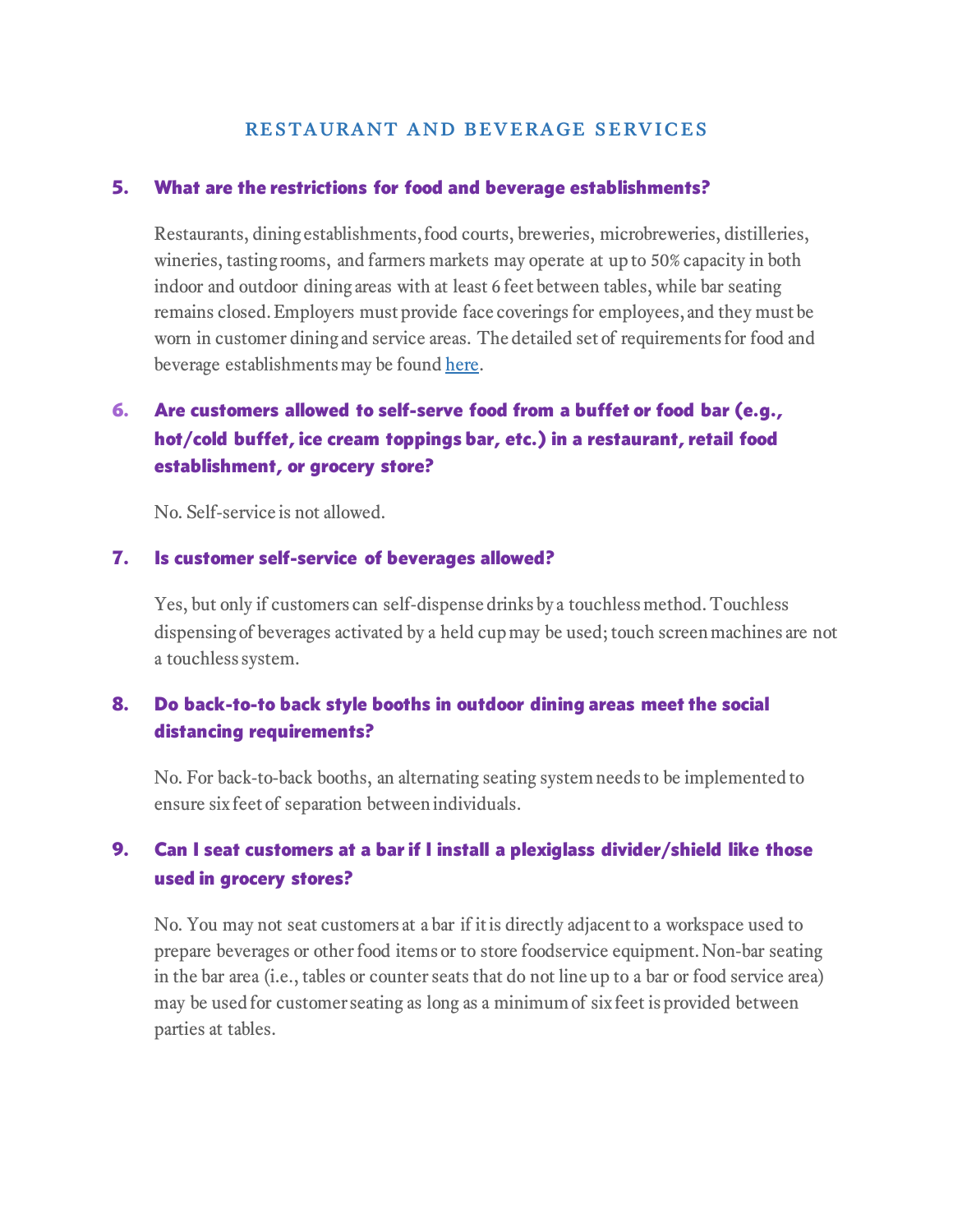## 10. What do I need to know about my food establishment and outdoor seating?

Employee face covering, signage, and physical distancing requirements apply to this space. Table spacing must allow for physical distancing from areas outside the facility's control (e.g., provide physical distancing from persons on public sidewalks or an adjoining restaurants' outdoor dining).

If the outdoor dining space is included in the Virginia Uniform Building Code determination of building capacity, then seating in this area may not exceed 50% occupancy load.

The building and zoning requirements of your locality apply to any proposed change to your customer seating capacity (e.g., tented area, picnic tables). Tented areas may not be enclosed.

# 11. If I can roll up a garage door or open wall-length windows, can the interior of my restaurant be considered outdoor dining?

No. This is indoor seating.

# brick and mortar retail

## 12. What are the restrictions for non-essential retail businesses?

Non-essential retail businesses must limit their operations to no more than 50% occupancy load with adequate physical distancing of 6 beet between customers. If they cannot limit their operations to no more than 50% occupancy with adequate physical distancing, then they must close. Employers must provide face coverings for employees and they must be worn in customer-facing areas. The detailed set of requirements for non-essential retail may be found [here.](https://www.virginia.gov/coronavirus/forwardvirginia/#856423)

# 13. What are the non-essential retail businesses that are restricted in their operations?

Non-essential retail businesses are brick-and-mortar operations that consist of everything except the following:

• Grocery, pharmacy, and other retailers that sell food and beverage products or pharmacy products, including dollar stores and department stores with grocery or pharmacy operations;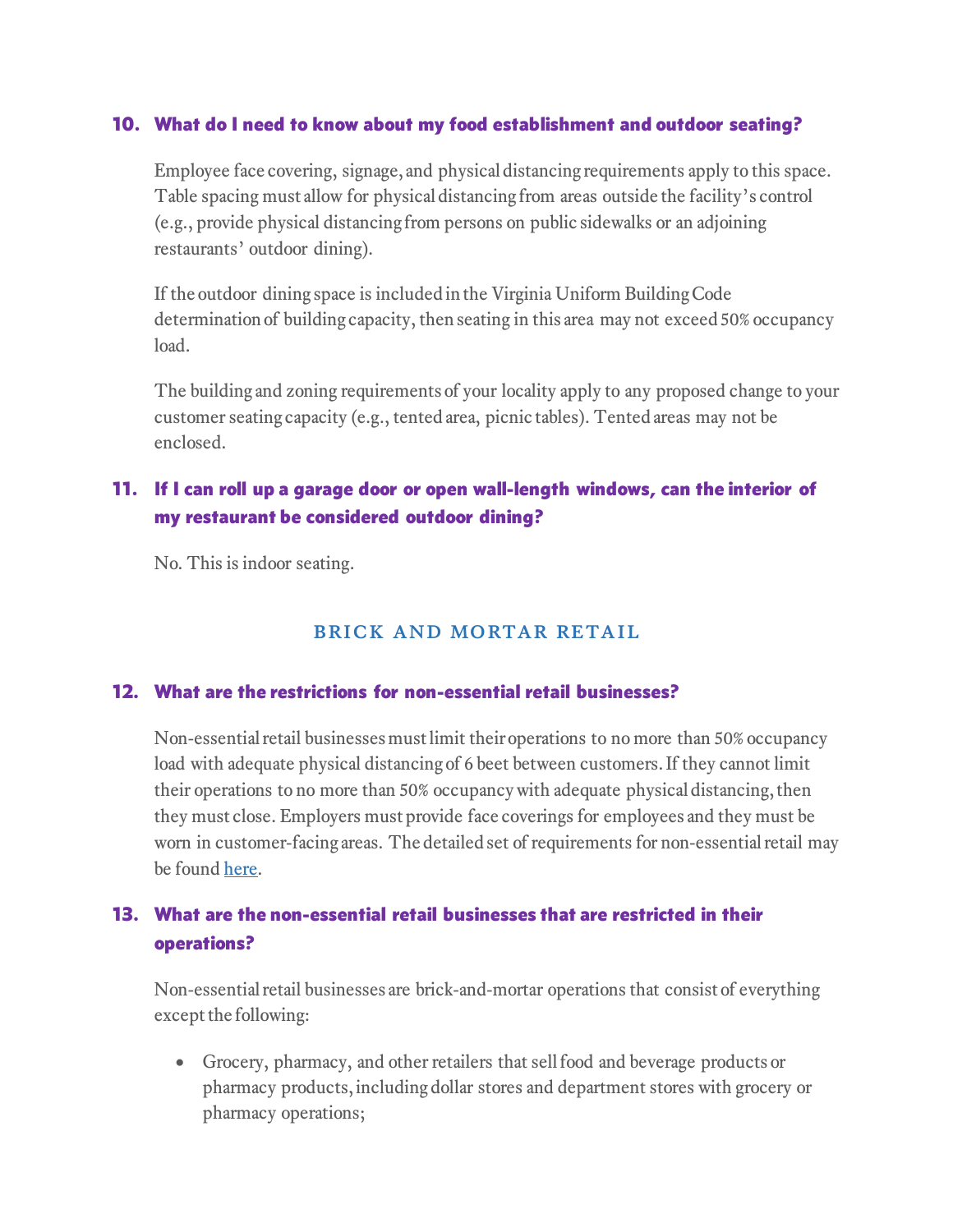- Medical supply retailers;
- Electronic retailers that sell or service cell phones, computers, tablets, and other communications technology;
- Automotive parts, accessories, and tire retailers;
- Home improvement, hardware, building material, and building supply retailers;
- Lawn and garden equipment retailers;
- Beer, wine, and liquor stores;
- Retail functions of gas stations and convenience stores;
- Retail located within healthcare facilities;
- Banks and other financial institutions with retail functions;
- Pet and feed stores;
- Printing and office supply stores; and
- Laundromats and dry cleaners.

## 14. Are there any restrictions for essential retail businesses?

Where feasible and practicable, all workplaces should follow the Guidelines for All Business [Sectors,](https://www.governor.virginia.gov/media/governorvirginiagov/governor-of-virginia/pdf/Virginia-Forward-Phase-One-Business-Sector-Guidelines.pdf) including the recommendations for physical distancing, enhanced cleaning and sanitization, and enhanced workplace safety. Additionally, employers at essential retail businesses must provide face coverings for employees.

## personal care and personal grooming

## 15. What are the restrictions for personal care and personal grooming businesses?

Personal care and personal grooming businesses must limit their operations to no more than 50% of the occupancy load with at least 6 feet between stations and no more than two clients per service provider at a time. If they cannot limit their operations in such a way, then they must close. Employees, service providers, and clients must wear face coverings. No service that requires removal of a facial covering may be offered.

The detailed set of requirements for personal care and personal grooming operations may be found [here.](https://www.virginia.gov/coronavirus/forwardvirginia/#856437)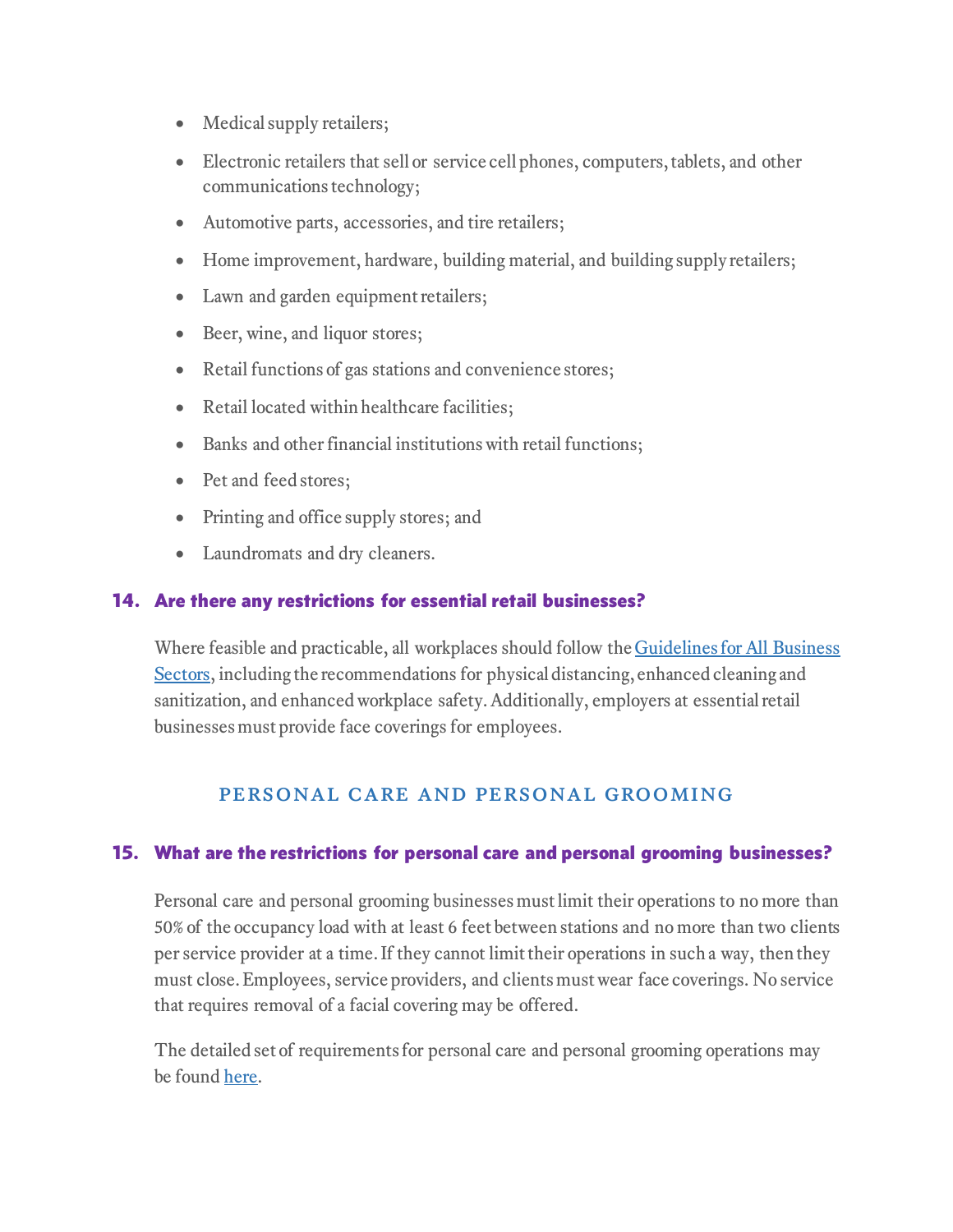# 16. I provide personal care or personal grooming services. What if the band or attachment for my client's face covering is getting in the way of my services? Can they remove it?

Employees and customers of personal care and personal grooming facilities must wear face coverings at all times. Employers and clients should consider using face coverings that are secured with ear loops. If in the course of providing services, the tie or loop securing your clients face covering must be moved, ask that your client move the tie or loop temporarily while holding the mask in place. Be careful that you and your clients do not touch their eyes, nose, or mouth when adjusting the tie or loop.

# 17. I provide personal care or personal grooming services. My workstations are fixed and less than six feet apart. Can I use all of my workstations at the same time?

No. If stations are fixed and cannot be moved to maintain six feet of separation, then you will need to close enough stations to provide at least six feet of separation between work areas.

## private campgrounds

### 18. What are the restrictions for private campgrounds?

Private campgrounds may rent lots for stays shorter than 14 days and may continue to rent lots for stays longer than 14 days. For stays shorter than 14 days, private campgrounds must provide at least 20 feet of separation between units. Employees working in customer-facing areas must wear face coverings. The detailed set of requirements for private campgrounds may be found [here.](https://www.virginia.gov/coronavirus/forwardvirginia/#856439)

## exercise and fitness

#### 19. What restrictions apply to exercise and fitness facilities?

Exercise and fitness facilities may open with up to 30% of the minimum occupancy load on the certificate of occupancy. Individuals must maintain ten feet of physical distancing.

Equipment should be spaced 10 feet apart in order for patrons to maintain physical distance.All staff should maintain at least ten feet of separation from patrons and each other at all times. Facilities are required to perform thorough cleaning and disinfection of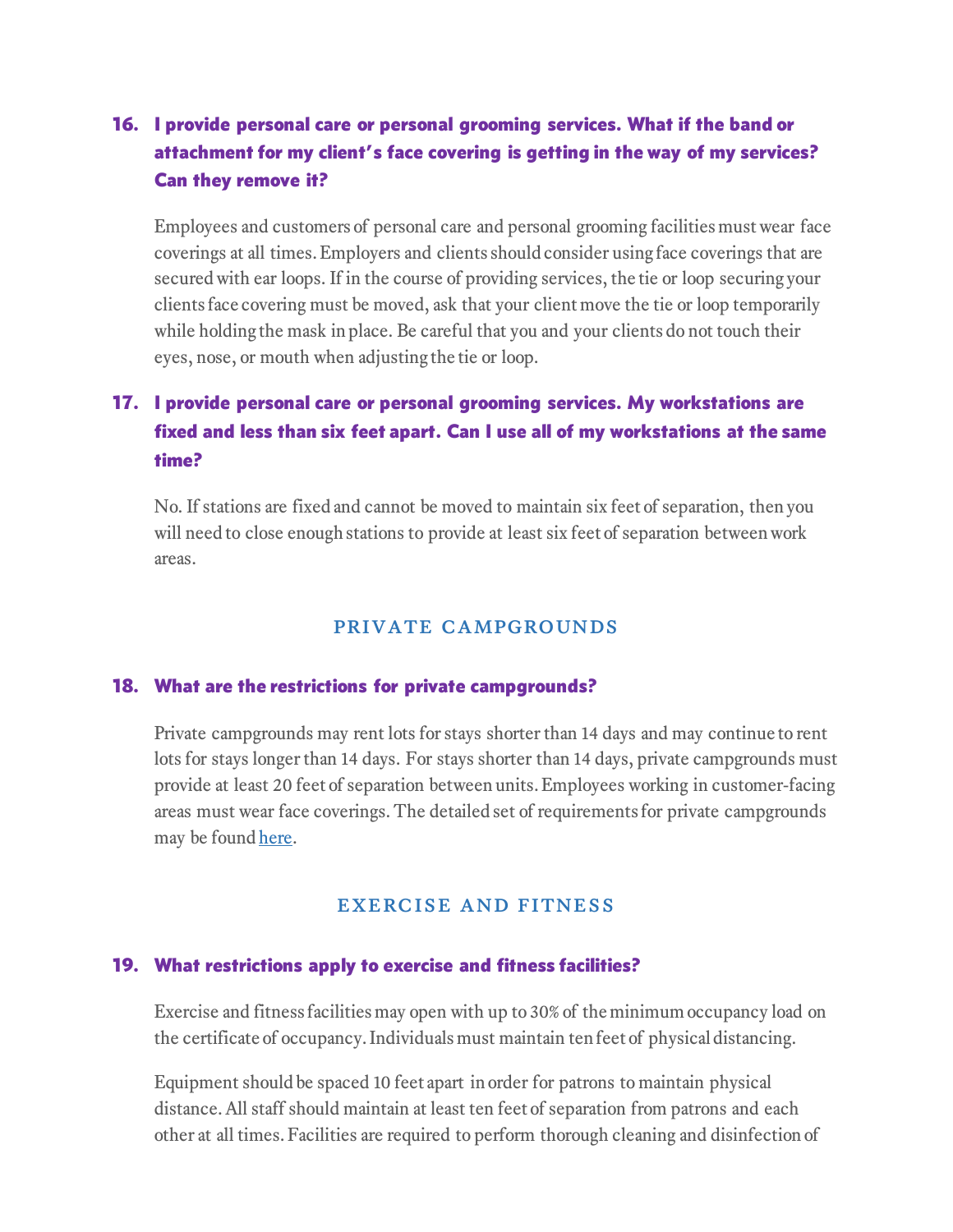frequently contacted surfaces every 60 minutes, while disinfecting all equipment between each customer and prohibiting the use of equipment that cannot be thoroughly disinfected (e.g., climbing ropes, exercise bands).

Facilities should also prohibit the use of equipment requiring more than one person to operate, unless those operating are from the same household (e.g., free weights requiring a spotter). This equipment should be thoroughly cleaned and disinfected between customers.

The full set of guidelines may be foun[d here.](https://www.virginia.gov/coronavirus/forwardvirginia)

# 20. Can I offer instructor-led classes at a gym/studio?

Yes. The number of participants in all group exercise and fitness classes must be limited to allow ten feet of physical distancing at all times. No shared equipment should be used.

## 21. Who has to wear a cloth face covering at the gym?

Employees working in customer-facing areas are required to wear face coverings over their nose and mouth, such as using [CDC Use of Cloth Face Coverings guidance.](https://www.cdc.gov/coronavirus/2019-ncov/prevent-getting-sick/diy-cloth-face-coverings.html) Lifeguards responding to distressed swimmers are exempt from this requirement.

Patrons are encouraged to wear cloth face coverings. Face coverings may be removed while exercising as long as ten feet of physical distancing is observed.

# recreational sports

# 22. Can my kid play sports?

Indoor and outdoor recreational sports may occur if ten feet of physical distancing can be maintained by all instructors, participants, and spectators, with the exception of incidental contact or contact between members of the same household. This applies during instruction, practice, and during competitive events. Competition that involves close contact with other athletes must be avoided.

The total number of attendees (including both participants and spectators) of outdoor recreational sports cannot exceed the lesser of 50% of the occupancy load on the certificate of occupancy, if applicable, or 50 persons. For youth recreational sports, spectators may not be present except parents, guardians, or caretakers supervising children and other children in their care.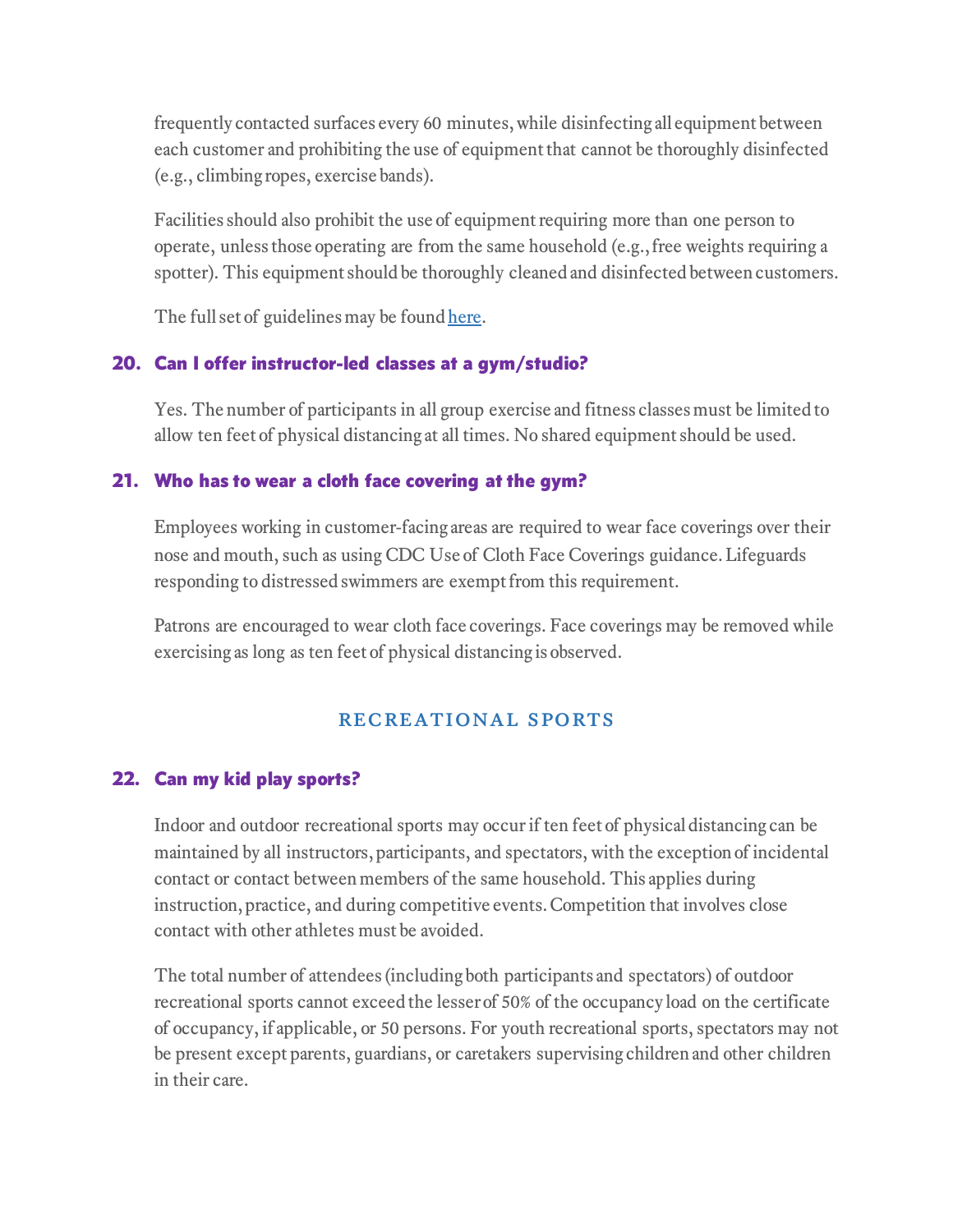The total number of attendees for indoor recreational sports cannot exceed the lesser of 30% of the lowest occupancy load on the certificate of occupancy or 50 persons. For indoor recreational sports, spectators may not be present except parents or guardians who are supervising children.

## 23. How do I screen a child for symptoms?

You should follow the CDC guidance for screening children with symptoms: [https://www.cdc.gov/coronavirus/2019-ncov/community/schools-childcare/guidance](https://www.cdc.gov/coronavirus/2019-ncov/community/schools-childcare/guidance-for-childcare.html#ScreenChildren)[for-childcare.html#ScreenChildren](https://www.cdc.gov/coronavirus/2019-ncov/community/schools-childcare/guidance-for-childcare.html#ScreenChildren)

## 24. What about a venue with multiple fields? Can we have more than 50 people?

Each indoor field or court is limited to 50 persons.

# entertainment and public amusement

## 25. What entertainment and amusement businesses can operate in Phase 2?

The following businesses may operate in a limited capacity:

- Outdoor performing arts venues, outdoor concert venues, outdoor sports venues, outdoor movie theaters, and public and private social clubs may operate with occupancy limited to the lesser of 50% of the lowest occupancy load on the certificate of occupancy, if applicable, or 50 patrons.
- Museums, botanical gardens, aquariums, zoos may operate with occupancy limited to 50% of the lowest occupancy load on the certificate of occupancy.
- Drive-in entertainment venues may also operate as long as vehicles remain six feet apart, individuals remain in their vehicles except to use a restroom, and all performers maintain 10 feet of physical distance.

## 26. What entertainment and amusement venues must remain closed in Phase 2?

The indoor locations of all theaters, performing arts centers, concert venues, sports venues (except for recreational sports at such facilities), and other indoor entertainment centers must remain closed to the public in Phase 2.

Historic horse racing facilities, bowling alleys, skating rinks (except for recreational sports at such facilities), arcades, amusement parks, trampoline parks, fairs, carnivals, arts and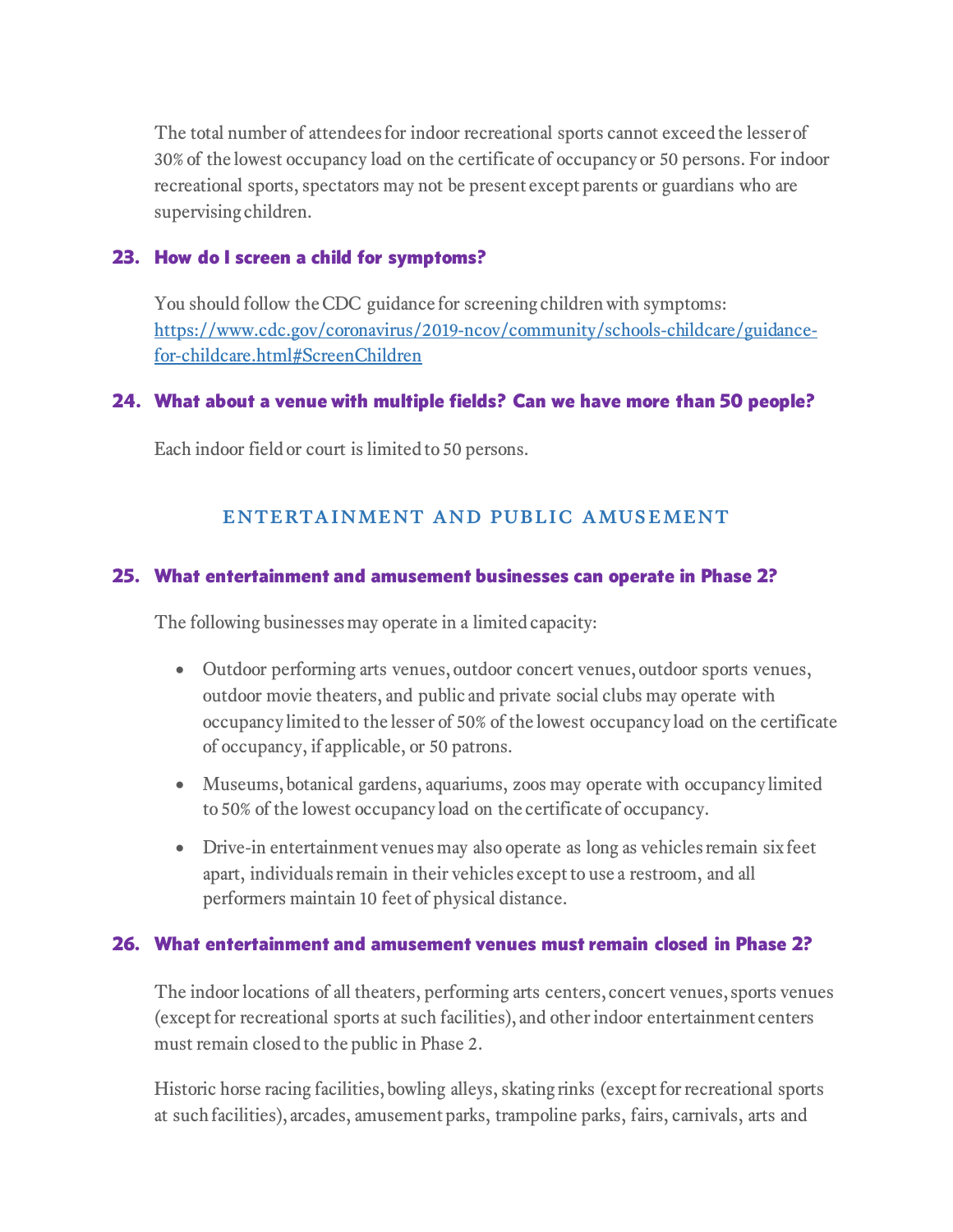craft facilities, escape rooms, trampoline parks, and all other places of indoor public amusement must remain closed to the public in Phase 2.

# 27. Are pool halls able to be open during phase 2 for people to play billiards? If pool is not able to be played, would they still be able to just have the restaurant part open without the ability to play pool?

Indoor entertainment venues with shared equipment such as pool halls must remain closed during Phase 2. However, the restaurants within these indoor venues may operate solely as restaurants.

#### swimming pools

#### 28. Can I go to my pool?

Indoor and outdoor swimming pools may be open for swimming, diving, and instruction. Seating may be provided on pool decks with at least ten feet of spacing between persons who are not members of the same household. All seating must be sanitized between uses.

#### 29. Can a hot tub, splash pad, or steam room be opened?

Hot tubs, spas, splash pads, spray pools, interactive play features, and saunas must be closed.

#### 30. Are swim lessons allowed?

Lessons that allow swimmers to maintain ten feet of physical distance are permitted. Instructors are allowed to have physical contact with Learn to Swim participants that have no swimming ability, and guardians or parents are allowed to hold/support the child during Learn to Swim lessons.

#### 31. Is the swimming pool water a risk to transmit the virus?

No. There is no evidence that the virus that causes COVID-19 can be spread to people through the water in pools, hot tubs, spas, or water play areas. Proper operation and maintenance (including disinfection with chlorine and bromine) of these facilities should inactivate the virus in the water.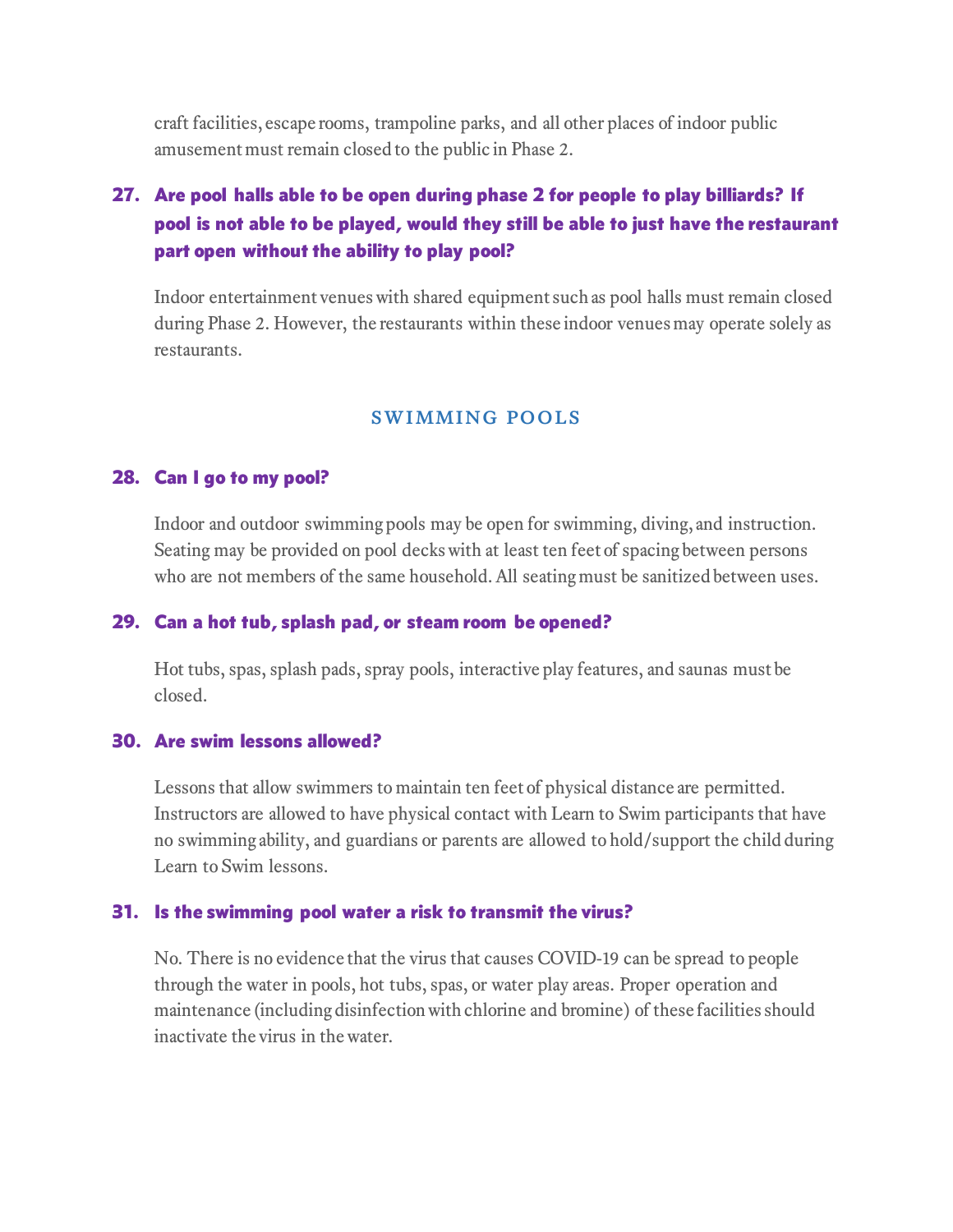# 32. What methods may current lifeguards and aquatic facilities consider for staff when performing water rescues or training lifeguards?

When making a water rescue or assist, lifeguards are strongly encouraged to use an extension or reaching method (simple assists) for initial contact as opposed to person to person direct contact. These simple assists may include the use of a reaching pole, rescue tube (rescue floatation device) or a throwing device such as a ring buoy with line. Equipment extensions may be used in shallow or deep water during an in-water swimming rescue to maintain distance between the rescuer and a distressed or drowning victim. Simple assists may also be reaching assists (hand to wrist/arm) from deck, in-water or water craft followed by pulling/towing the distressed swimmer/drowning victim to safety. Additional training is required to practice these skills along with verbal cues from the rescuer.

For water emergencies where a distressed swimmer or drowning victim cannot accept or hold on to extension equipment, lifeguards should consider the safest method from their training standard of care and limit person to person contact. Appropriate and mandatory PPE (e.g. as advised by [The Red Cross\)](https://www.redcross.org/take-a-class/coronavirus-information/transmission-based-precautions-and-prevention) should be considered for land and water emergency care.

Whenever possible, lifeguards participating in in-service training sessions should use water rescue manikins, CPR mannequins, diving bricks, or other simulation equipment. Social distancing may not be possible for some skills or when mannequins are unavailable. In all training sessions, efforts should still be in place to minimize close proximity and contact of students and instructors.

## **GATHERINGS**

## 33. What are the restrictions for social gatherings?

Social gatherings must be limited to 50% of the occupancy of the event space, if applicable, or 50 participants.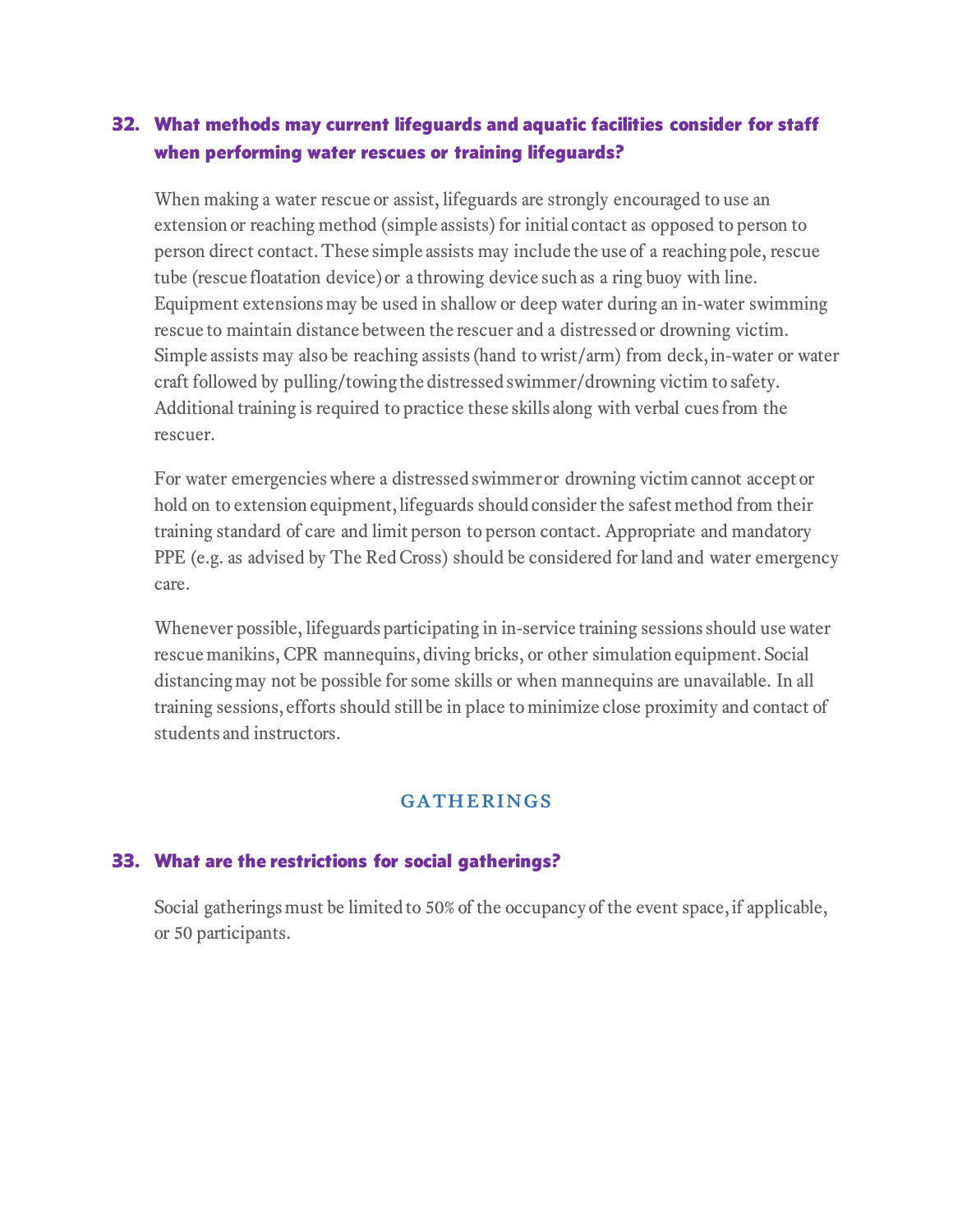# 34. What about religious services? Can I still go to my church, synagogue, or mosque?

Virginians are strongly encouraged to seek alternative means of attending religious services, such as virtually or via "drive-through" worship. Beginning at 12am on Friday, May 15, 2020, religious services may occur at no more than 50% of the lowest occupancy load on the certificate of occupancy of the room or facility in which the religious services are conducted. The full set of guidelines for religious services may be found [here.](https://www.virginia.gov/coronavirus/forwardvirginia/#856622)

# 35. What is a religious ritual? Can I remove my face covering during a religious service?

Wearing a face covering is mandatory for religious services. The exemption for "religious rituals" was intended to allow for practices, including but not limited to communion, where face coverings must be removed temporarily.

#### 36. What about weddings and funerals?

Religious services may occur at no more than 50% of the lowest occupancy load on the certificate of occupancy of the room or facility in which religious services are conducted. Any social gathering held in connection with a religious service is subject to the ban on public and private in-person gatherings of more than 50 people.

#### 37. What is drive-through worship? What about drive-in churches?

Attendees may travel to their place of worship, park in the parking lot and listen to the religious message while remaining in their vehicles. Participants must remain in their vehicle at all times, except as necessary to visit a restroom. Any interaction by the faith leaders and those in the vehicles must be strictly limited, such as using social distancing methods when passing out palms, serving Holy Communion using sealed or self-contained elements, and priests directing congregants to place ashes or water on their own forehead as opposed to priests applying the ashes or water directly on the foreheads of the congregants. Any objects used for collecting monetary offerings shall not be passed from attendee to attendee but may be offered to attendees in a vehicle as long as the object stays in the possession of the person assisting with collection. Appropriate measures should be taken for the safety of those functioning outside of the cars. Faith communities should also adhere to any noise ordinances.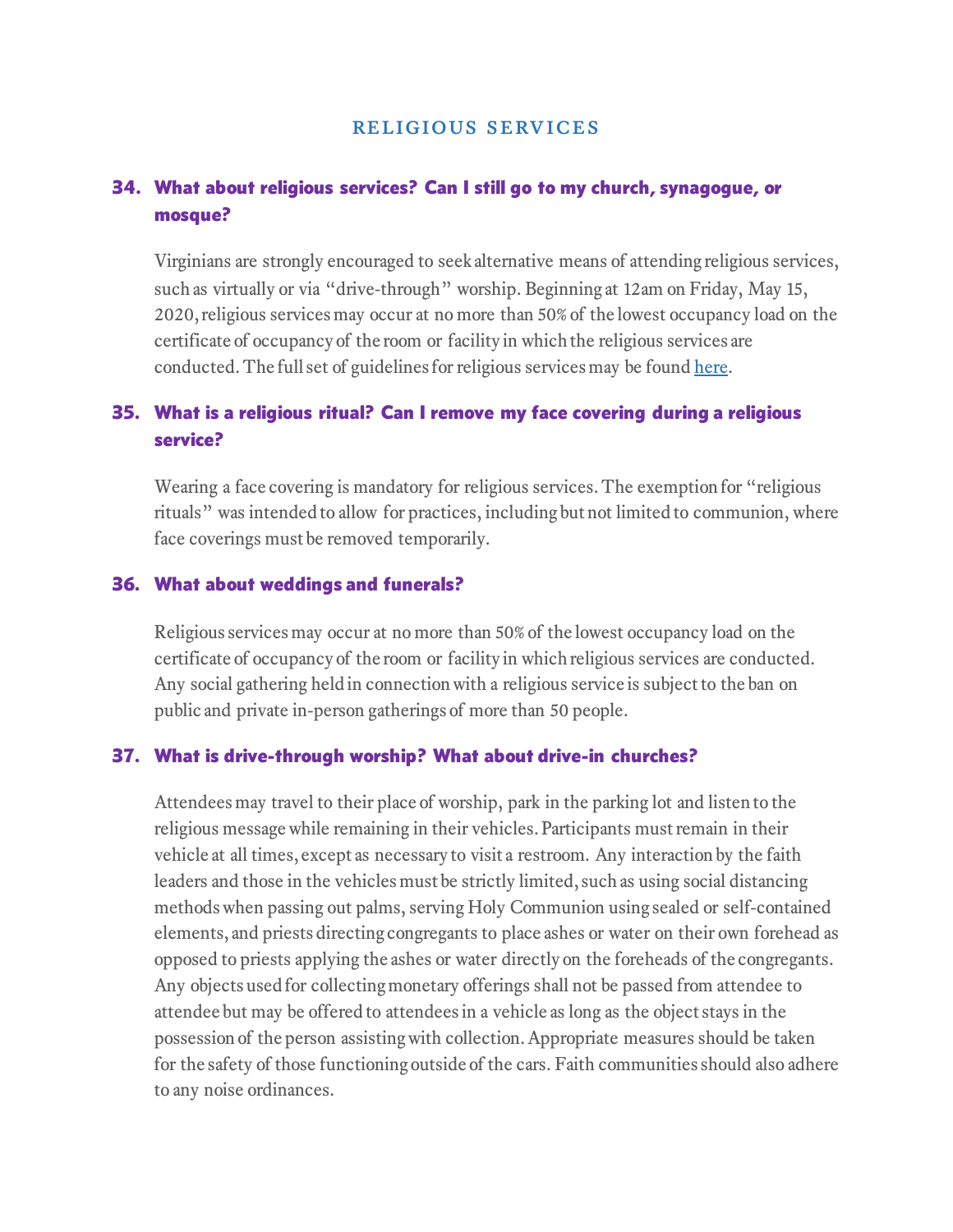# 38. I have a sick employee. Should I require them to provide a doctor's note or positive COVID-19 test result?

No. Employers should not require sick employees to provide a COVID-19 test result or a healthcare provider's note to validate their illness, qualify for sick leave, or to return to work. Healthcare provider offices and medical facilities may be extremely busy and not able to provide such documentation in a timely manner.

### 39. I don't provide sick leave to my employees. What should I do?

Employers that do not currently offer sick leave to some or all of their employees are encouraged to draft non-punitive "emergency sick leave" policies. Ensure that sick leave policies are flexible and consistent with public health guidance and that employees are aware of and understand these policies.

### 40. Should I screen my employees for COVID-19 symptoms prior to a shift?

All businesses should screen employees prior to a shift. Screening can be handled by requiring employees to conduct self-checks (asking the employee to monitor for COVID-19 symptoms, including measuring temperature before each work shift) before reporting to work.

See [VDH Interim Guidance for Implementing Safety Practices for Critical Infrastructure](http://www.vdh.virginia.gov/coronavirus/vdh-interim-guidance-for-implementing-safety-practices-for-critical-infrastructure-workers-non-healthcare-during-widespread-community-transmission-in-virginia/)  [Workers During Widespread Community Transmission.](http://www.vdh.virginia.gov/coronavirus/vdh-interim-guidance-for-implementing-safety-practices-for-critical-infrastructure-workers-non-healthcare-during-widespread-community-transmission-in-virginia/)

## **IMPLEMENTATION**

#### 41. When do the Phase 2 restrictions go into effect?

Governor Northam signed Executive Order 65, which provides for an easing of business restrictions for certain categories of businesses beginning at 12:00am on Friday,June 5, 2020. The full text of Executive Order 65 may be found [here.](https://www.governor.virginia.gov/media/governorvirginiagov/executive-actions/EO-61-and-Order-of-Public-Health-Emergency-Three---Phase-One-Easing-Of-Certain-Temporary-Restrictions-Due-To-Novel-Coronavirus-(COVID-19).pdf)

## 42. Will this order be changed?

Governor Northam, in consultation with State Health Commissioner Oliver, may adjust this order or issue new orders as needed, given the quickly-changing public health situation.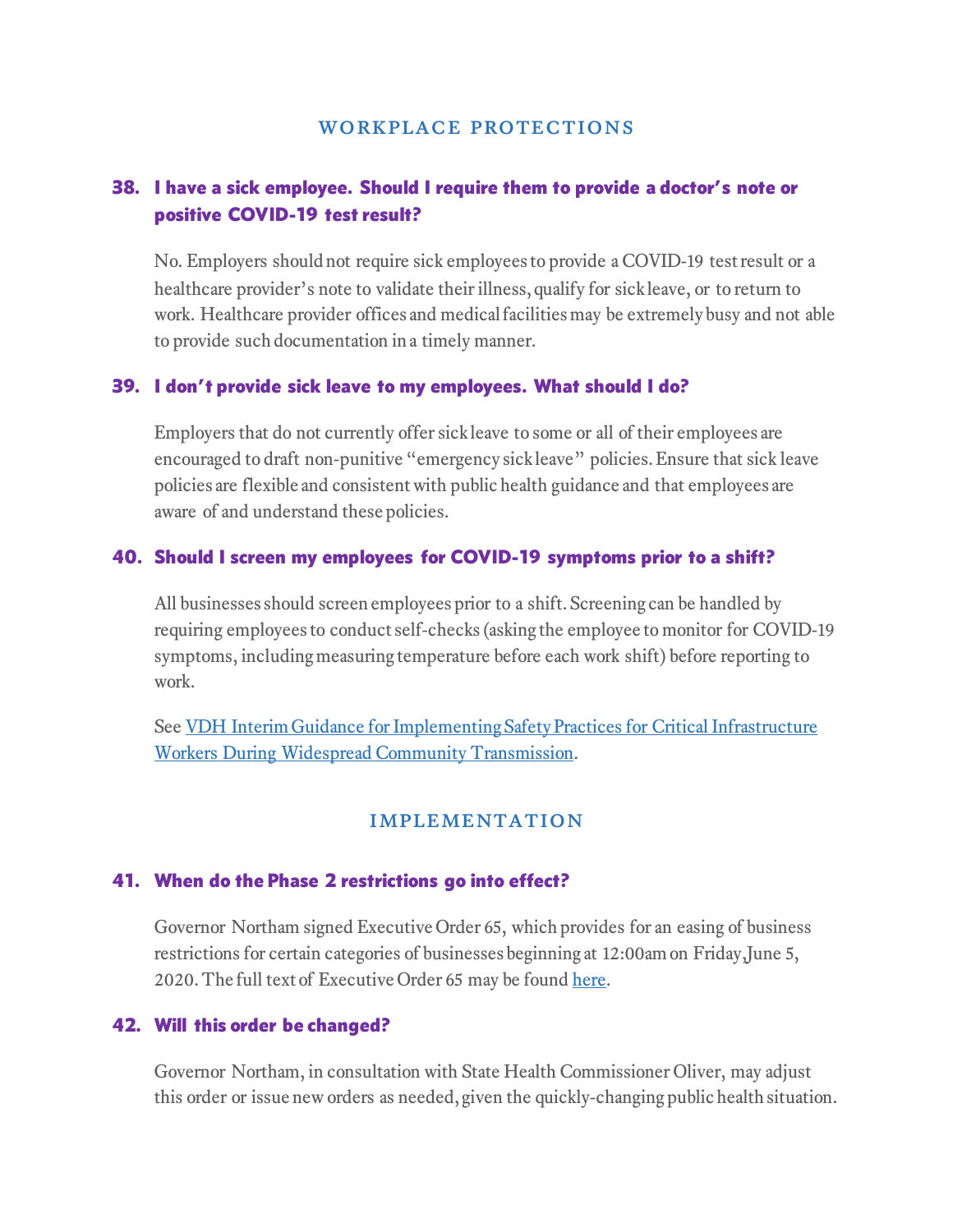# 43. Am I still required to stay at home until June 10? Will customers be able to travel to my business before June 10?

Executive Order 61 amended the previous stay-at-home requirement in Executive Order 55 to a safer at home order. Individuals may leave their homes to visit any of the businesses that are able to operate under Executive Order 61. However, Governor Northam is urging Virginians to limit all non-essential travel outside the home, if and when possible. If you choose to go to the park, for a walk, or exercise outside, please practice strict social distancing and keep six feet apart from others. All public and private in-person gatherings of more than 10 people are prohibited.

# 44. Does the prohibition on public and private gatherings of more than 50 individuals apply to my business?

No, the prohibition applies to social gatherings but does not apply to a business setting. Where feasible and practicable, workplaces should require telework. For operations where telework is not feasible, we strongly recommend adhering to the Guidelines for All Business Sectors, including the recommendations for physical distancing, enhanced cleaning and sanitization, and enhanced workplace safety. These guidelines may be found [here.](https://www.virginia.gov/coronavirus/forwardvirginia/#856418)

## 45. What does Phase 3 look like?

Phase 3 will include a further easing of restrictions on individuals and businesses. Governor Northam has not yet announced the details of Phase 3, but will do so before it is to go into effect.

#### 46. Can my locality move faster/slower?

Regions or localities may submit a request to the Governor for a slower implementation between phases, but no region or locality may enact fewer restrictions on businesses than the Commonwealth.

#### 47. When do we move into Phase 3?

Governor Northam, in consultation with State Health Commissioner Oliver, will adjust the Executive Order that currently sets forth the Phase I restrictions when the public health data supports a further easing of restrictions. Given the quickly-changing public health situation, we are unable to provide a date when this will occur.